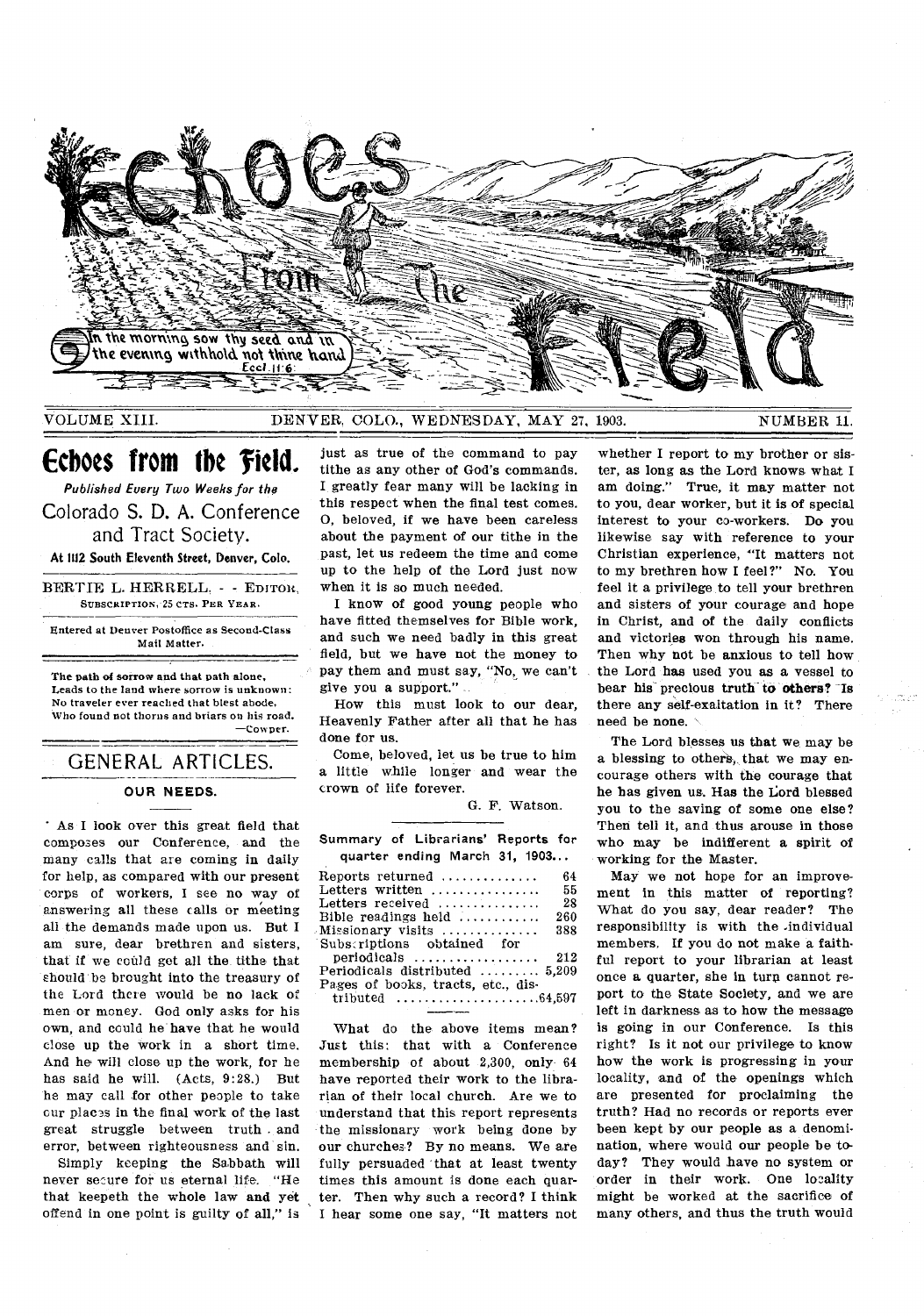### ECHOES FROM THE FIELD.

be hindered by the carelessness of God's people.

Let us reform, dear brethren and sisters, in this matter of reporting, and do all in our power to make the work a success in every department.

If we have not been doing much toward spreading this glorious truth, let us arouse as never before and let our light shine. We shall not long have the privilege of working as we now have, and then what we have failed to do in times of peace and prosperity we must do in times of, hardship. Let us work now as never before, not in our own strength, not for selfexaltation, but only for the glory of God.

Shall our present quarter's report, which closes June 30, be as small as this one? This is for each individual member to decide.

The librarians will make a special effort at the close of this quarter to get reports from all the members, and we hope they will not be disappointed.

We will ask our isolated ones, who do not report to any church, to send their reports directly to the writer, upon the receipt of a report blank at the close of the quarter.

> Elva A. Green, Corresponding Secretary.

## FIELD REPORTS.

### **HYGIENE.**

We have just closed some meetings begun here one week ago last Sabbath, with excellent results. The Lord came very near because of the great need of strengthening this people. They acknowledge the blessing ministered, and one dear brother who had backslidden again renewed his covenant relation with God, and baptism will be administered at the earliest opportunity. "May the God of all grace clothe his people with power through a knowledge of his will and the renewing of the Holy Ghost."

W. Ziegler.

### **IDAHO SPRINGS.**

A little over two years ago I came to this place to visit the church. We have held meetings both in the church and in private houses with an excellent interest. The members of the church have been very faithful to attend, and quite a few from the outside have been present. The Lord has blessed wonderfully, and some are beginning to obey the truth. I have also visited the scattered Sabbath keepers in Georgetown, Silverplume, Empire and Lawson. There is doubtless a work to be done in all these places. S. F. Svensson.

### **MANZANARES.**

I wish to tell the readers of the Echoes a few things about the spiritual work in this locality. I, myself, with our ten believers and those interested in Sabbath keeping, are all glad indeed to have met with this holy truth of the gospel in an early hour before eternity. Blessed be the Lord and his holy name that he did us much good in sending our brethren, Watson and Zeigler, to us. On their first coming here we remember them and their words to us, and the good seed they scattered before us. We are yet firm and full of cheer, with a hope of a good crop here, and also in Taos, N. M., where at this time we have eight persons who have decided to be members and partakers of the faithful promises of God and his word. Among the number of believers which we have in Taos is a good preacher, formerly Methodist, but who now preaches for the Seventh-day Adventist church, empowered by your servant. This brother preaches in Black Lake, and we hope each of our brethren may help him with a little. Now for two months, perhaps, I will not visit Taos on account of the rivers, for they are becoming high, and while I cannot go to Taos myself, surely this brother will take care of the little flock there, and I think he is worthy of some help. Taos, N. M., is a very interesting field, and if all feel the same in pushing the work, the field will be ours. May God help us.

Our Sabbath school is going all right, thank God. All we lack is a nice little prayer house. Our old house is despised by our enemies on account of its appearance, but we trust in God and not in houses, and we hope all may do the same. Pray for us.

L. Vargas.

### **DISTRICT NO.** 3.

April 28 I left Monte Vista to visit some of the churches. The first night was spent in Alamosa, where, on account of the removal of so many of the members, the church is very small. They are, however, of good courage, so much so that it always does me good to visit them and see how, faithfully they keep the light burning, in spite of all the opposition the enemy can bring to bear upon them.

My next stop was at Durango, where I found Brethren Kennedy and Hills waiting. This church, like the one at Alamosa, is small but of good courage, with a few interested on the outside, whom we hope to gather in soon. Our people have one of the best halls in the city, rented to hold their Sabbath meetings, but they can only get the use of it certain evenings in the week; so I preached in the Salvation Army hall the two evenings on which I was in the city.

The .next stop was at Farmington, N. M., sixty miles south of Durango, and reached by stage. This church is in good condition, with quite a number of interested ones in the community, with. whom Brother Hills remained to labor. This church has just received a present of a beautiful new organ, which arrived while we were there. We rejoice the more because the gift came from a man not of our faith. I was also assured that we would have a good church school in Farmington this year.

Pagosa Springs was briefly visited on our return journey. There are only half a dozen Sabbath keepers in this place, and we hope for a tent effort there this year in order to establish, if possible, a strong church in that place.

Our visit was then cut short by a telegram stating that our aged Brother Truman Loomis, of Chama, was dead. Friday afternoon we conducted the funeral services in the Methodist<br>church assisted by the pastor. Sabchurch, assisted by the pastor. bath we remained with the family, and on Sunday morning preached in the Methodist church. At the close of the service we took dinner with the pastor, who is a large-hearted, liberal-<br>minded Englishman. This, I believe, minded Englishman. is his first charge in America.

In the afternoon we took the train for Alamosa, reaching home the next morning. M. Mackintosh. M. Mackintosh.

#### **WANTED.**

Ten to twenty Adventist boys and young men, from 12 years old and upward, to weed and thin beets. Steady work will be given to willing workers through the weeding season. Will pay from \$1.00 to \$1.25 per day, with board.<br>Must furnish your own bedding. Must furnish your Can have your money every night, if desired. Address,

C. S. Clemens, Ft. Collins, Colo.

 $\beta_1 > \xi_1$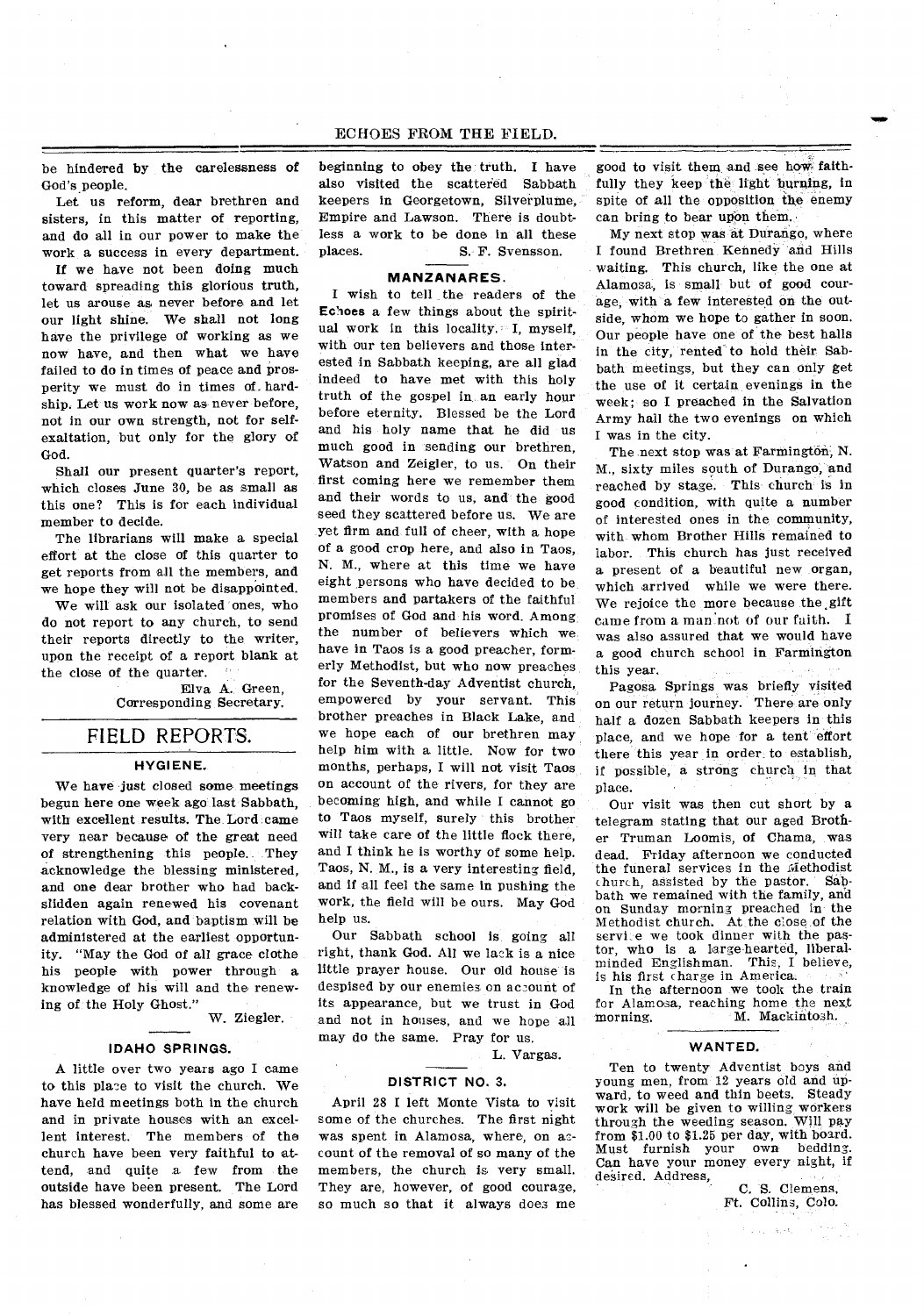### ECHOES FROM THE FIELD.

# THE BOOK WORK.

# **CANVASSERS' INSTITUTE.**

While visiting the church at Hygiene last Sabbath I was much pleased with the interest taken by the young people of that place in missionary work. At the missionary meeting which was held the evening following the Sabbath, I was invited to talk to them on the canvassing work. After studying a few texts of scripture bearing upon this branch of the work, we asked how many would attend an institute, beginning June 1 and continuing one week, and in this way get a training for the work preparatory to entering the canvassing work for the summer. We were happily surprised to find that ten responded to the call, and we hope that two others who were not present at the meeting will attend. We expect to have one young man attend who is a member of the Arvada church. We would be glad to have any others who may wish to fit themselves for this branch of the work, attend.

Brother W. H. Moore and others have been giving some practical instruction on canvassing at the missionary meetings, and I found the young people enthused with this line of work.

I feel sure that if we all would encourage this branch of the work more than we do that we would see more of our young people interested in it. Many more would enter the work and thus help in warning the world of the coming doom, and at the same time their own souls would be rekindled with fire from above. Remember the date of the institute, June 1-8.

G. Phillips.

### **AN OFFER.**

A canvasser said to me the other day: "I have been offered \$75 per month to work for another publishing house." Many such offers are made to our canvassers. The world is always asking for men who are not for sale, men who are honest and sound from center to circumference; true to the heart's core; men who will condemn wrong in friend or foe, in themselves es well as others; men who are as true to duty as the needle to the pole; men who will stand for the right if the heavens totter and the earth reels to and fro; men who will tell

the truth and look the world and devil right in the eye; men that neither brag nor run; men that neither flag nor flinch; men who will stand for principle and not policy; men who know their own business and will do it; men who are willing to eat what they have earned and wear what they have paid for.

These are the kind of men God wants in his vineyard. These are the kind of men we are looking for to enter the canvassing field. We have some such in the work, but we need many more. G. Phillips.

### **UNION COLLEGE SUMMER SCHOOL.**

Doubtless all our prospective teachers have seen the announcement of the abdve mentioned school, and all should be making plans to attend.

From June 12-21 will occur the Educational Conference of all our leading educators from all over the country, together with the General Conference Committee. The value of the plans laid and the instruction given cannot be overestimated.

The Summer School Announcement, which can be had by addressing Prof. Floyd Bralliar, College View, Neb., shows that the work to be done during the school is of almost absolute necessity to the church school teacher. Unless it is positively impossible, all who are fitting themselves to teach should attend. I have the names of some who are thus planning, and we would like names of others.

E. E. Farnsworth.

#### **CHURCH SCHOOLS.**

I wish to call attention once more to the importarcs of laying plans at once for the chur.h schools. A large number of churches have failed to report any action taken; while some acknowledge the importance of the work, they plead their inability to do anything; others are planning for a school. I feel encouraged over the outlook. But within three weeks we need to plan for all our teachers. Shall we not during this time hear favorably from several of our largest churches from whom we have heard nothing so far? If we really believe the teachings of the Spirit of Prophecy there would be different results along this line. Test this question through the study of "Volume 6," and then let me hear "Volume 6,"<br>from you.

Since writing the above I have re-

ceived letters from two more churches where new schools are being planned.<br>Now we must have more teachers. we must have more teachers. Shall we have them from our Conference, or shall we send East for them? E. E. Farnsworth.

### **SPECIAL MENTION.**

Oakland, Cal., March 31, 1903. You will notice in the current number of the "Signs" a full page advertisment of Sister White's new book, "Education." It is a volume of such It is a volume of such practical value to business men, teachers, students, parents, and young peop1e, that we feel sure it will have a large sale among them. Our educational workers will take hold with strength and advertise it thoroughly through the Advocate of Christain Ed-ucation. It will properly follow ucation. It will properly<br>"Christ's Object Lessons."

The discount to agents will be 40 per cent. The price is too low to allow of freight rebates such as are given on subscription books.

Signs of The Times.

#### **OBITUARY.**

Died, Thursday, May 7, 1903, Truman Loomis, of Chama, N. M.

Brother Loomis was 88 years of age, and had been a Christian for over sixty years. During the last forty-five years he has been identified with this people, and was ever active in the work. The- coming of the Lord has been his constant theme for a long time.

Words of comfort were spoken by the writer from Ps., 116:15.

Malcolm Mackintosh.

On May 15, 1903, at Loveland, Colo., Mrs., Alice Florence Goodwin Neville was laid away to rest until the Life Giver comes.

The funeral services were conducted in the M. E. church, as her husband is of that persuasion. She was a member of the graduating class of the Loveland High School in 1900, consequently a host of friends and acquaintances filled the church during the service. She left a babe nine days old, who can never know a mother's care. Besides her parents, five brothers, two sisters and a broken-hearted, affectionate husband mourn her loss.

Words of comfort were spoken from I. Cor., 15:22.

Died, at Lawson, Colo., May 20, 1903, Albert Johnson.

Brother Johnson was born in Sweden and came to this country twenty years ago, during which time he lived at Lawson. He died with cancer of the throat, after ten months of intense suffering, during which time he was converted and accepted the present truth.

The funeral was held in the Lawson school house on Sabbath, May 23.

Words of comfort were spoken by<br>the writer. S. F. Svensson. S. F. Svensson.